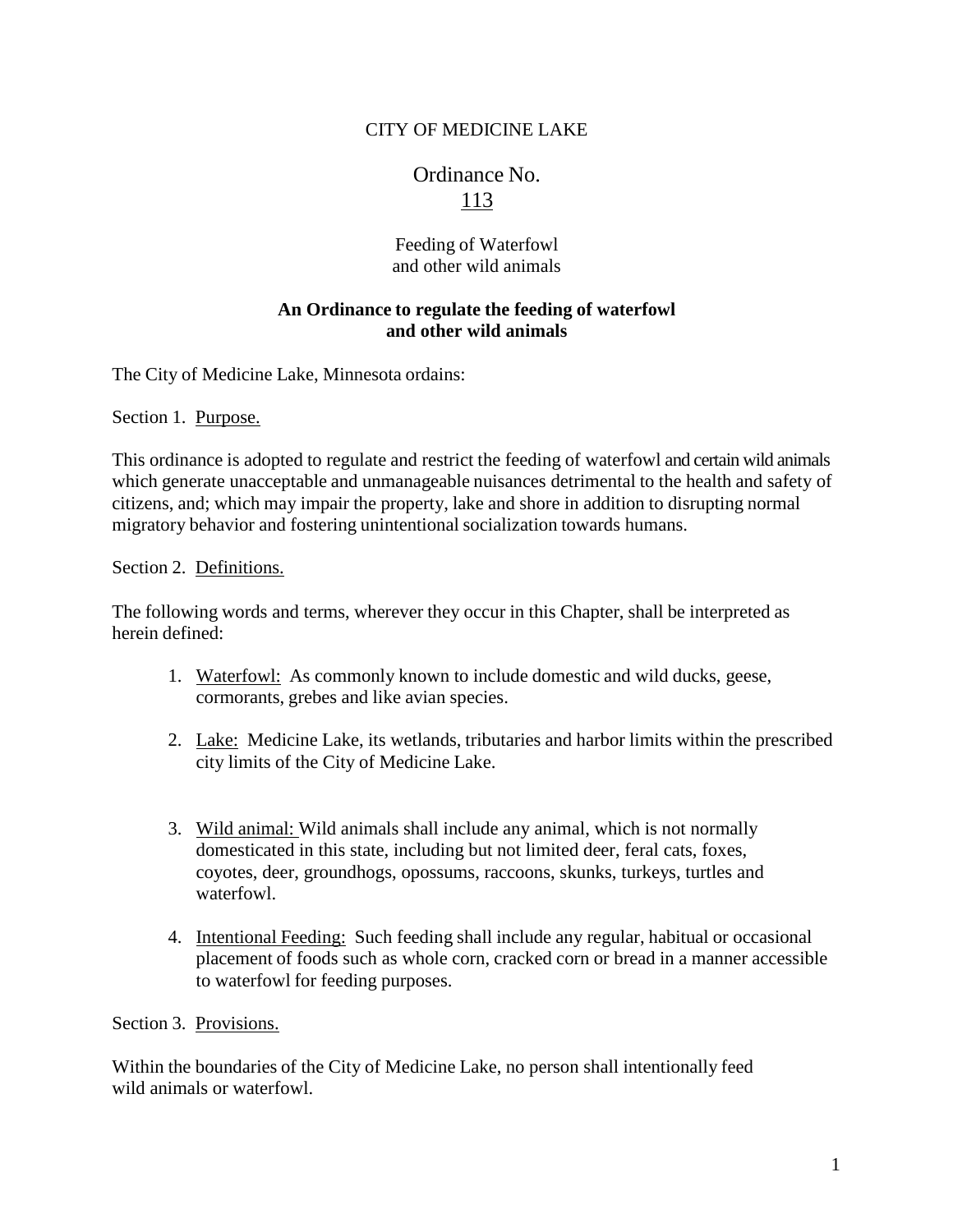#### Section 4. Exceptions.

- 1. Food placed with the sole intent of entrapping sick or injured waterfowl for re- transport and treatment at the University of Minnesota Wildlife Rehabilitation Center or like licensed facility.
- 2. Veterinarians, City animal control officers or county, state or federal game officials who, in the course of their duties, use food as a means of luring and capturing waterfowl for treatment or relocation.
- 3. The feeding of songbirds is permitted under the following conditions:
	- o Feeding occurs from a bird feeder that is designed to prevent other wildlife, including squirrels or waterfowl, from eating from the bird feeder, and
	- o The bird feeder does not become an attractive nuisance to other wildlife or waterfowl, and
	- o Songbird feeding does not attract songbirds in such numbers that they become a nuisance or that they damage property, and
	- o The storage of songbird feed must be done in a sealed container and in a manner that rodents are not attracted to the feed, and
	- o Songbird feeding occurs on private property owned or controlled by the person responsible for the bird feeder.

Section 5. Administration and Enforcement.

This shall be administered and enforced by the duly authorized representatives of the City.

Section 6. Penalties.

Any person who violates any of the provisions of this Chapter shall be guilty of a misdemeanor.

Section 7. Separability.

If any court of competent jurisdiction shall adjudge any provisions of this Chapter to be invalid, such judgment shall not affect any other provisions of this Chapter not specifically included in said judgment.

Section 8. Repealer

Ordinance 76 is hereby repealed in its entirety.

Section 9. Effective date.

This ordinance will take effect and be in force after its passage and official publication.